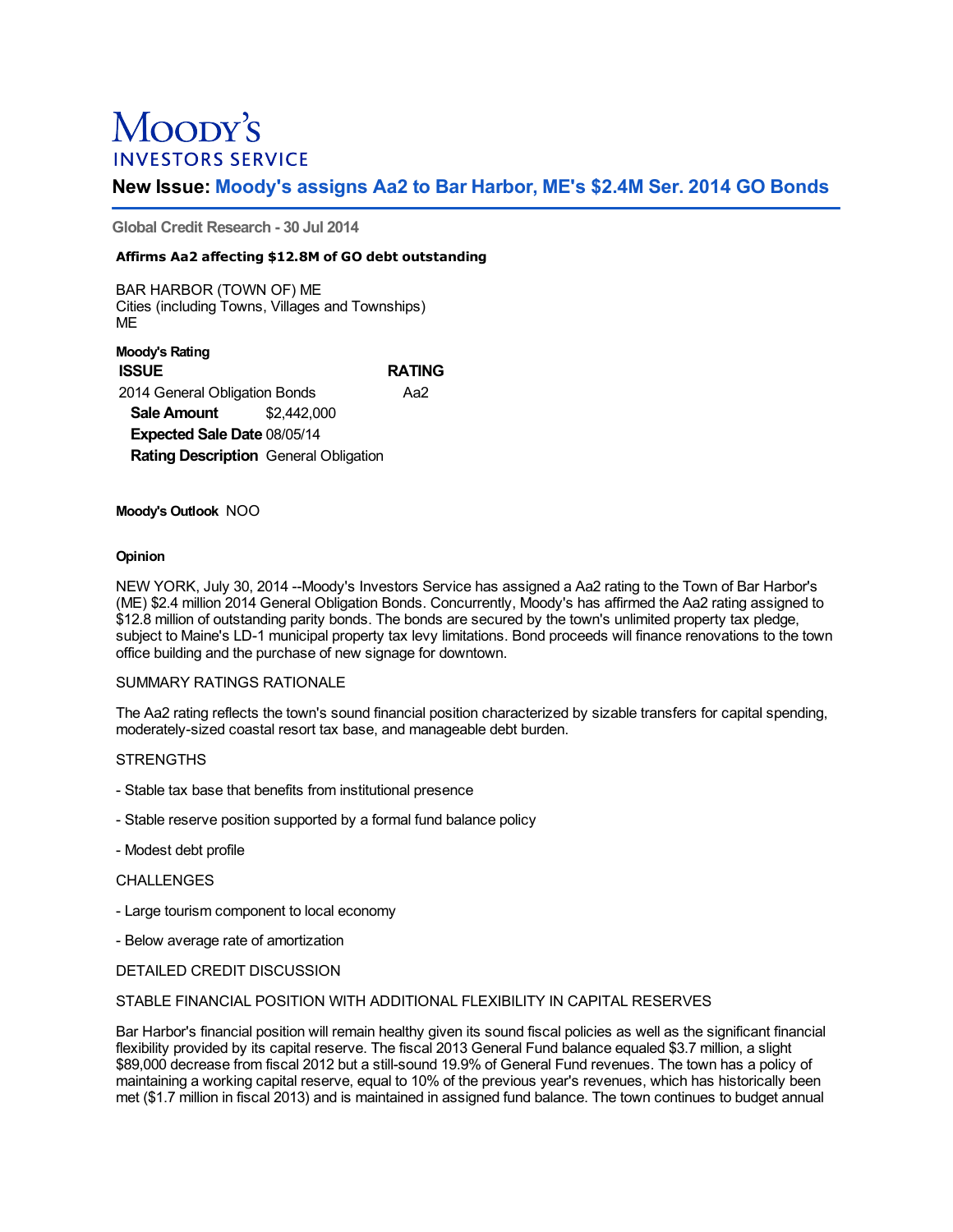transfers of at least \$1.5 million to the capital reserve, providing significant budgetary flexibility. Through this practice, the town has built a \$4.5 million reserve for future capital spending. The town also maintains a modest margin of accumulated excess taxing capacity under the provisions of LD 1 (\$432,000 as of fiscal 2015), representing the amount of allowable levy growth not utilized but available for future budgets. Management reports that operations in fiscal 2014 (June 30 year end) were balanced, with expenditure savings offsetting negative variances in three revenue line items including ambulance fees, recycling fees and interest earnings. The savings, however, were not enough to replenish the fund balance appropriation so total fund balance is expected to decline by approximately \$227,000. The adopted fiscal 2015 budget represents a 2.66% spending increase relative to 2014 and is balanced with a 1.2% tax levy increase and a \$265,000 appropriation of fund balance, most of which will be used for capital improvements.

The town is not reliant on economically sensitive revenues, as property taxes consistently account for over 80% of annual revenues. Current year collections have remained around 96% for the past several years and the town is successful at collecting almost 100% in subsequent years. The town's largest expenditure is education (45.8% of 2013 expenditures), followed by general government (13.6%) and public safety (13.1%) costs. The town has limited enterprise risk after acquisition of a private water system; current enterprises are self-supporting through water and sewer system revenues. Moody's expects the town to continue to manage its financial position in compliance with its financial policies, with balanced annual operations and healthy reserve levels.

# COASTAL TAX BASE BENEFITS FROM INSTITUTIONAL STABILITY

Bar Harbor's \$1.4 billion tax base should experience long-term growth given its desirable resort location and employment opportunities. The town's full value has declined at a modest 1.2% compound annual rate over the last five years (2009 - 2014), reflecting property value declines during the national recession. The town's substantial full value per capita of \$265,654 reflects its appeal as a resort community and preponderance of second homes (approximately one-third of residences). Income levels are enhanced by year-round stable employment opportunities and exceed state and national averages - median family and per capita incomes are 130% of the nation. The town's population of 5,235 increases to approximately 18,000 in the summer. The Jackson Laboratory (A1 stable), a non-profit research center with 1,254 employees, is the town's top employer. Additional major employers are Mount Desert Island Hospital (565 employees), the College of the Atlantic (115 employees), and Acadia National Park (85 year-round full-time equivalents). The presence of these institutions provides year-round local economic stability, which is an important credit strength for Bar Harbor.

#### AFFORDABLE DEBT BURDEN WITH MANAGEABLE FUTURE BORROWING PLANS

Bar Harbor's modest overall debt burden (0.8% of full value) will remain manageable given limited future borrowing plans and average amortization of principal (63.7% within ten years), which is in line with the town's policy to retire debt at a pace of at least 60% within ten years. The town does not have any near-term borrowing plans as the five year \$9.5 million Capital Improvement Plan will be funded primarily from pay-as-you-go General Fund revenues. Ongoing roadwork (\$7 million) claims the majority of the plan, and other large projects include school (\$758,000) and fire department (\$723,000) upgrades. The town has no variable rate debt outstanding and has not entered into any derivative agreements.

Over the medium term, the town may issue approximately \$2.7 million in general obligation bonds, though the debt is expected to be self-supporting through water usage fees. The borrowing will depend on the State Department of Transportation's decision to begin major road improvements on State Route 3. The state is currently conducting engineering studies, and if the project is approved (a decision is expected in Spring 2015), then the town would issue the debt to finance the costs of relocating and upgrading water mains located on the road, if necessary.

The town participates in the Maine Public Employees Retirement System Consolidated Plan for Participating Districts, a multi-employer defined benefit retirement plan sponsored by the State of Maine (rated Aa2 stable). The town funds its annual required contribution, which was less than 1% of 2013 expenditures. The town's teachers participate in the Maine Public Employees Retirement System's Teacher Plan, which is administered at the state level. Beginning in fiscal 2014, the town is responsible for approximately half of the normal cost of the teachers' plan. The town contributed \$77,000 in fiscal 2014 and expects to contribute the same amount in fiscal 2015. This additional contribution is not expected to pressure the town's financial position over the near term. The town's combined adjusted net pension liability, under Moody's methodology for adjusting reported pension data, is \$4.5 million, or a manageable 0.25 times General Fund revenues. Moody's uses the adjusted net pension liability to improve comparability of reported pension liabilities. The adjustments are not intended to replace the town's reported liability information, but to improve comparability with other rated entities. We determined the town's share of liability for the state-run plans in proportion to its contributions to the plans.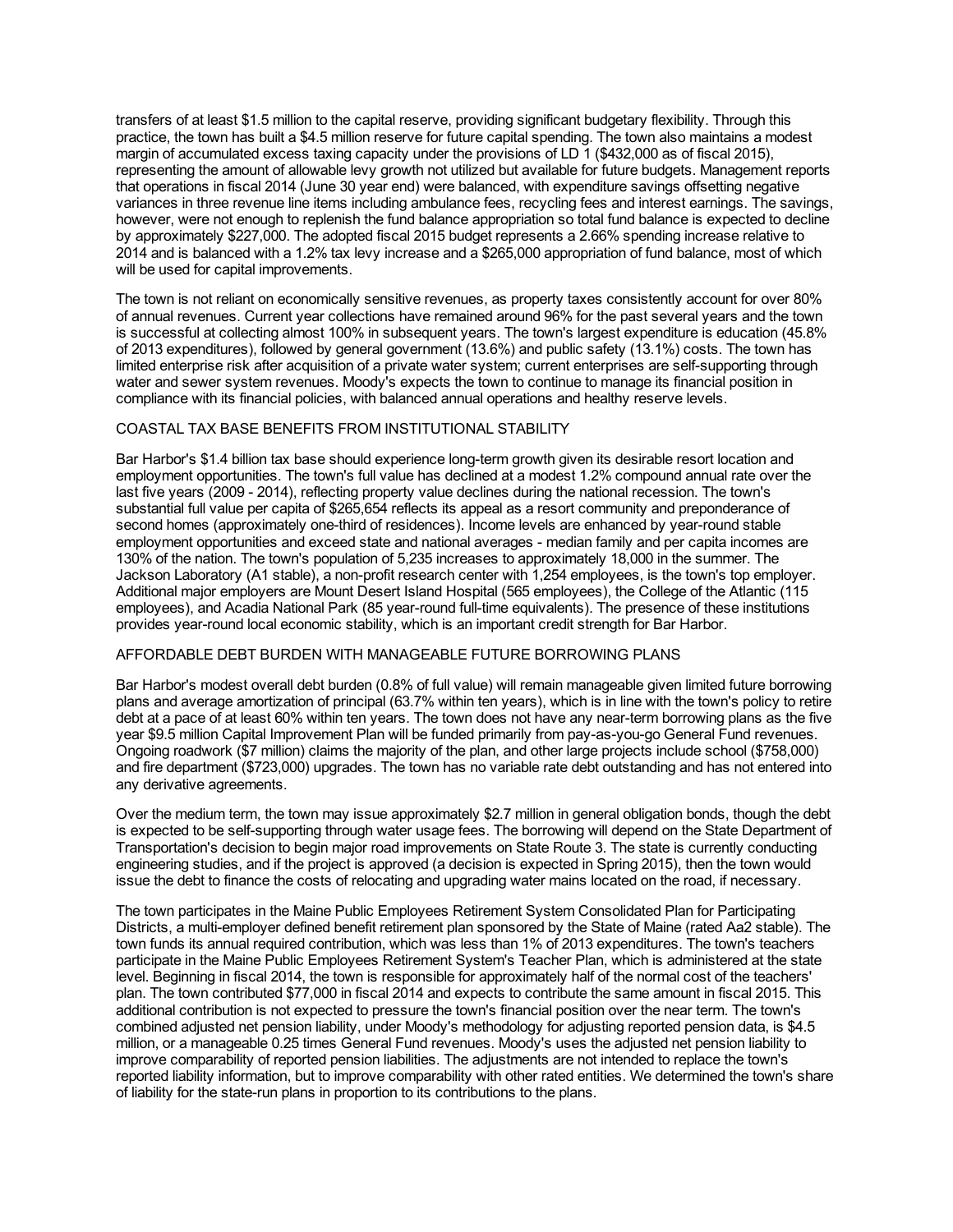#### WHAT COULD MAKE THE RATING GO UP

- Significant tax base expansion and diversification
- Improvement in the demographic profile to levels more consistent with higher rating categories
- Significant increase in unassigned General Fund reserves

WHAT COULD MAKE THE RATING GO DOWN

- Trend of operating deficits resulting in a material decline in reserves
- Declines in the tax base or deterioration of the demographic profile
- Significant increase in debt burden

KEY STATISTICS

2014 Full Value: \$1.4 billion

2014 Full Value Per Capita: \$265,654

Median Family Income as % of US: 129.5%

Fiscal 2013 Available General Fund balance as a % of Revenues: 18.9%

5-Year Dollar Change in Fund Balance as % of Revenues: 7.9%

Fiscal 2013 Cash Balance as % of Revenues: 44.98%

5-Year Dollar Change in Cash Balance as % of Revenues: 15.4%

Institutional Framework: Aa

5-Year Average Operating Revenues / Operating Expenditures: 1.0%

Net Direct Debt as a % of Full Value: 0.8%

Net Direct Debt / Operating Revenues: 0.6x

3-Year Average of Moody's ANPL as % of Full Value: 0.3%

3-Year Average of Moody's ANPL / Operating Revenues: 0.3x

#### RATING METHODOLOGY

The principal methodology used in this rating was US Local Government General Obligation Debt published in January 2014. Please see the Credit Policy page on www.moodys.com for a copy of this methodology.

#### REGULATORY DISCLOSURES

For ratings issued on a program, series or category/class of debt, this announcement provides certain regulatory disclosures in relation to each rating of a subsequently issued bond or note of the same series or category/class of debt or pursuant to a program for which the ratings are derived exclusively from existing ratings in accordance with Moody's rating practices. For ratings issued on a support provider, this announcement provides certain regulatory disclosures in relation to the rating action on the support provider and in relation to each particular rating action for securities that derive their credit ratings from the support provider's credit rating. For provisional ratings, this announcement provides certain regulatory disclosures in relation to the provisional rating assigned, and in relation to a definitive rating that may be assigned subsequent to the final issuance of the debt, in each case where the transaction structure and terms have not changed prior to the assignment of the definitive rating in a manner that would have affected the rating. For further information please see the ratings tab on the issuer/entity page for the respective issuer on www.moodys.com.

Regulatory disclosures contained in this press release apply to the credit rating and, if applicable, the related rating outlook or rating review.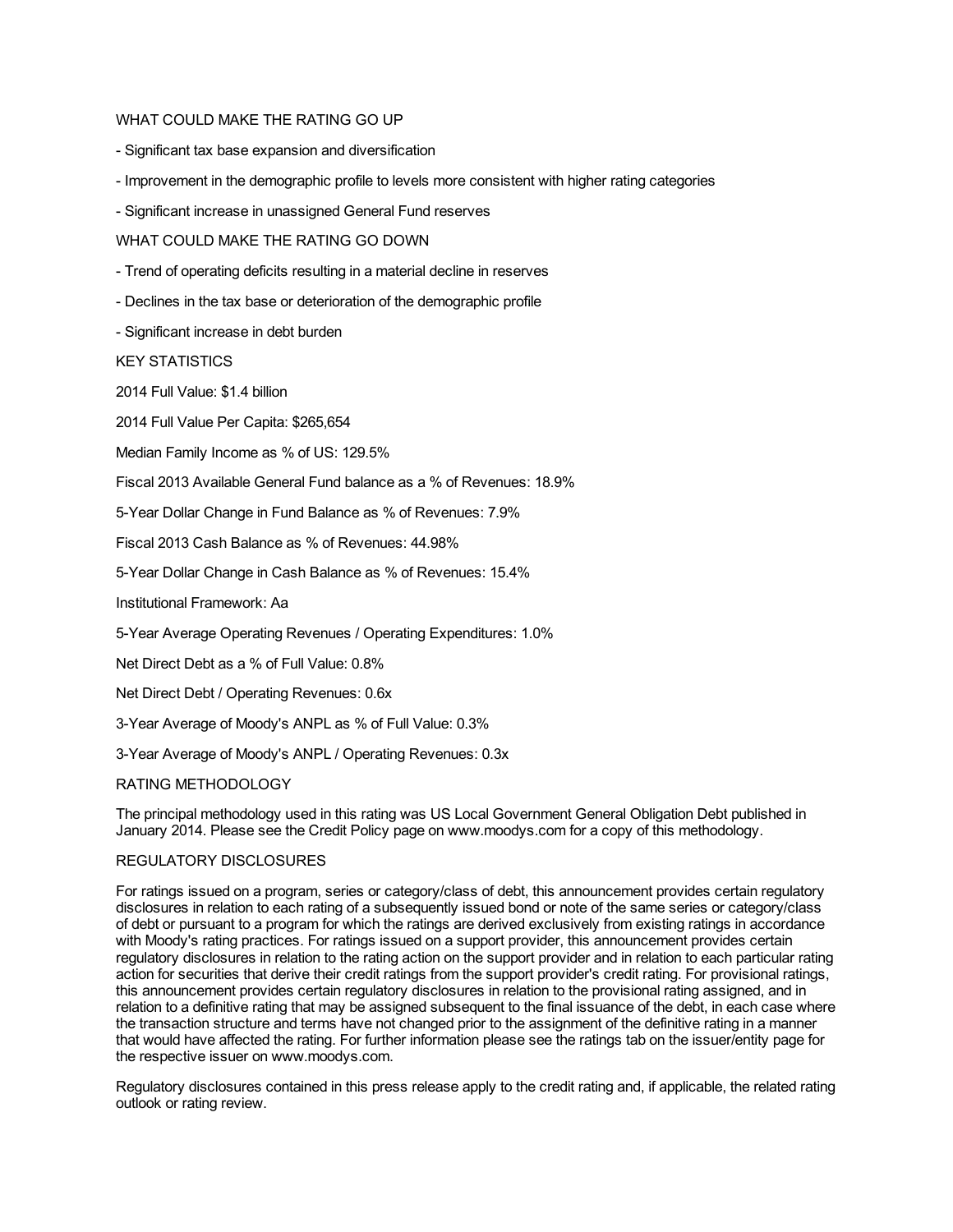Please see www.moodys.com for any updates on changes to the lead rating analyst and to the Moody's legal entity that has issued the rating.

Please see the ratings tab on the issuer/entity page on www.moodys.com for additional regulatory disclosures for each credit rating.

#### **Analysts**

Heather Guss Lead Analyst Public Finance Group Moody's Investors Service

Lauren Von Bargen Backup Analyst Public Finance Group Moody's Investors Service

#### **Contacts**

Journalists: (212) 553-0376 Research Clients: (212) 553-1653

Moody's Investors Service, Inc. 250 Greenwich Street New York, NY 10007 USA



© 2014 Moody's Corporation, Moody's Investors Service, Inc., Moody's Analytics, Inc. and/or their licensors and affiliates (collectively, "MOODY'S"). All rights reserved.

**CREDIT RATINGS ISSUED BY MOODY'S INVESTORS SERVICE, INC. ("MIS") AND ITS AFFILIATES ARE MOODY'S CURRENT OPINIONS OF THE RELATIVE FUTURE CREDIT RISK OF ENTITIES, CREDIT COMMITMENTS, OR DEBT OR DEBT-LIKE SECURITIES, AND CREDIT RATINGS AND RESEARCH PUBLICATIONS PUBLISHED BY MOODY'S ("MOODY'S PUBLICATION") MAY INCLUDE MOODY'S CURRENT OPINIONS OF THE RELATIVE FUTURE CREDIT RISK OF ENTITIES, CREDIT COMMITMENTS, OR DEBT OR DEBT-LIKE SECURITIES. MOODY'S DEFINES CREDIT RISK AS THE RISK THAT AN ENTITY MAY NOT MEET ITS CONTRACTUAL, FINANCIAL OBLIGATIONS AS THEY COME DUE AND ANY ESTIMATED FINANCIAL LOSS IN THE EVENT OF DEFAULT. CREDIT RATINGS DO NOT ADDRESS ANY OTHER RISK, INCLUDING BUT NOT LIMITED TO: LIQUIDITY RISK, MARKET VALUE RISK, OR PRICE VOLATILITY. CREDIT RATINGS AND MOODY'S OPINIONS INCLUDED IN MOODY'S PUBLICATIONS ARE NOT STATEMENTS OF CURRENT OR HISTORICAL FACT. MOODY'S PUBLICATIONS MAY ALSO INCLUDE QUANTITATIVE MODEL-BASED ESTIMATES OF CREDIT RISK AND RELATED OPINIONS OR COMMENTARY PUBLISHED BY MOODY'S ANALYTICS, INC. CREDIT RATINGS AND MOODY'S PUBLICATIONS DO NOT CONSTITUTE OR PROVIDE INVESTMENT OR FINANCIAL ADVICE, AND CREDIT RATINGS AND MOODY'S PUBLICATIONS ARE NOT AND DO NOT PROVIDE RECOMMENDATIONS TO PURCHASE, SELL, OR HOLD PARTICULAR SECURITIES. NEITHER CREDIT RATINGS NOR MOODY'S PUBLICATIONS COMMENT ON THE SUITABILITY OF AN INVESTMENT FOR ANY PARTICULAR INVESTOR. MOODY'S ISSUES ITS CREDIT RATINGS AND PUBLISHES MOODY'S PUBLICATIONS WITH THE EXPECTATION AND UNDERSTANDING THAT EACH INVESTOR WILL, WITH**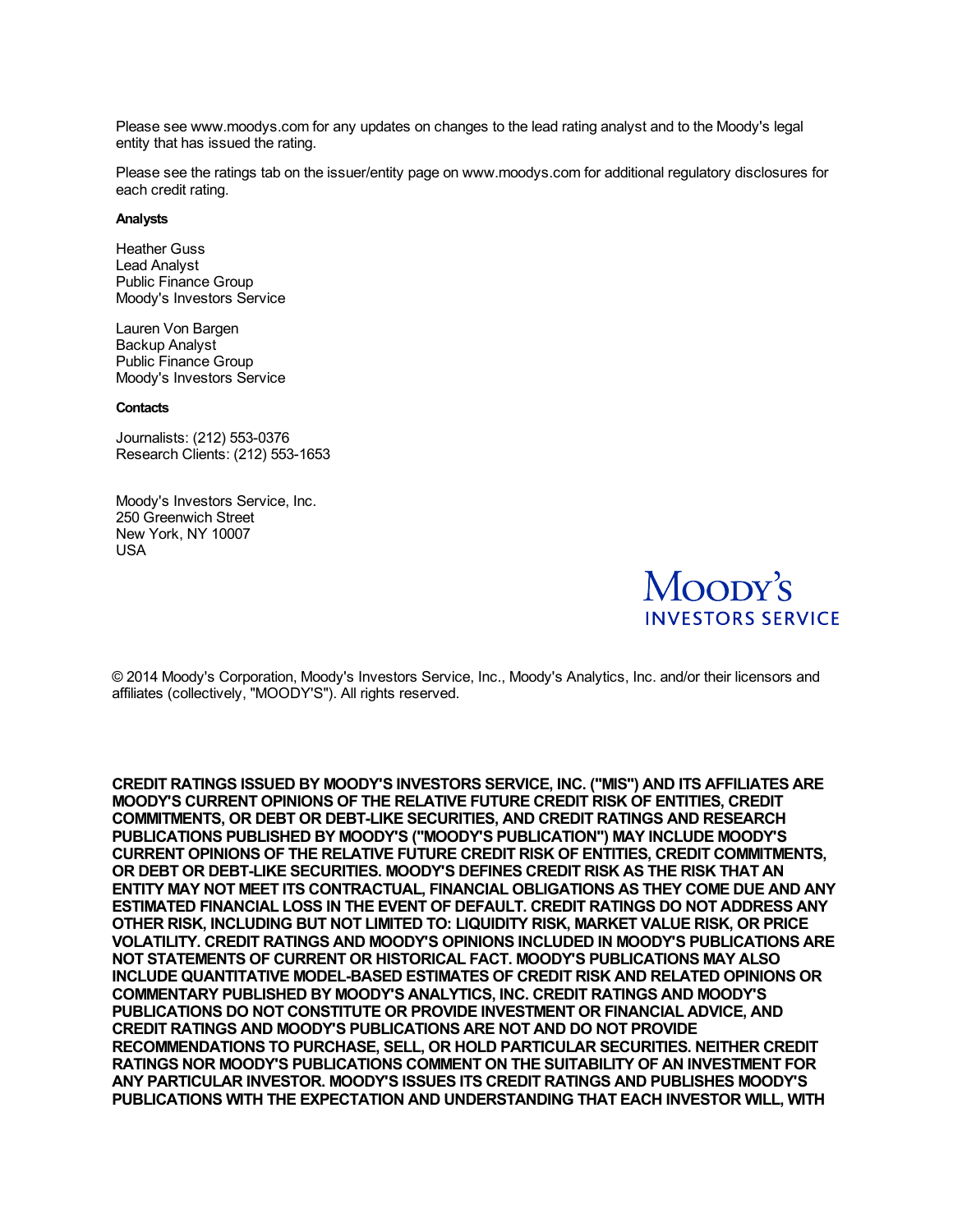# **DUE CARE, MAKE ITS OWN STUDY AND EVALUATION OF EACH SECURITY THAT IS UNDER CONSIDERATION FOR PURCHASE, HOLDING, OR SALE.**

MOODY'S CREDIT RATINGS AND MOODY'S PUBLICATIONS ARE NOT INTENDED FOR USE BY RETAIL INVESTORS AND IT WOULD BE RECKLESS FOR RETAIL INVESTORS TO CONSIDER MOODY'S CREDIT RATINGS OR MOODY'S PUBLICATIONS IN MAKING ANY INVESTMENT DECISION. IF IN DOUBT YOU SHOULD CONTACT YOUR FINANCIAL OR OTHER PROFESSIONAL ADVISER.

ALL INFORMATION CONTAINED HEREIN IS PROTECTED BY LAW, INCLUDING BUT NOT LIMITED TO, COPYRIGHT LAW, AND NONE OF SUCH INFORMATION MAY BE COPIED OR OTHERWISE REPRODUCED, REPACKAGED, FURTHER TRANSMITTED, TRANSFERRED, DISSEMINATED, REDISTRIBUTED OR RESOLD, OR STORED FOR SUBSEQUENT USE FOR ANY SUCH PURPOSE, IN WHOLE OR IN PART, IN ANY FORM OR MANNER OR BY ANY MEANS WHATSOEVER, BY ANY PERSON WITHOUT MOODY'S PRIOR WRITTEN CONSENT.

All information contained herein is obtained by MOODY'S from sources believed by it to be accurate and reliable. Because of the possibility of human or mechanical error as well as other factors, however, all information contained herein is provided "AS IS" without warranty of any kind. MOODY'S adopts all necessary measures so that the information it uses in assigning a credit rating is of sufficient quality and from sources MOODY'S considers to be reliable including, when appropriate, independent third-party sources. However, MOODY'S is not an auditor and cannot in every instance independently verify or validate information received in the rating process or in preparing the Moody's Publications.

To the extent permitted by law, MOODY'S and its directors, officers, employees, agents, representatives, licensors and suppliers disclaim liability to any person or entity for any indirect, special, consequential, or incidental losses or damages whatsoever arising from or in connection with the information contained herein or the use of or inability to use any such information, even if MOODY'S or any of its directors, officers, employees, agents, representatives, licensors or suppliers is advised in advance of the possibility of such losses or damages, including but not limited to: (a) any loss of present or prospective profits or (b) any loss or damage arising where the relevant financial instrument is not the subject of a particular credit rating assigned by MOODY'S.

To the extent permitted by law, MOODY'S and its directors, officers, employees, agents, representatives, licensors and suppliers disclaim liability for any direct or compensatory losses or damages caused to any person or entity, including but not limited to by any negligence (but excluding fraud, willful misconduct or any other type of liability that, for the avoidance of doubt, by law cannot be excluded) on the part of, or any contingency within or beyond the control of, MOODY'S or any of its directors, officers, employees, agents, representatives, licensors or suppliers, arising from or in connection with the information contained herein or the use of or inability to use any such information.

NO WARRANTY, EXPRESS OR IMPLIED, AS TO THE ACCURACY, TIMELINESS, COMPLETENESS,